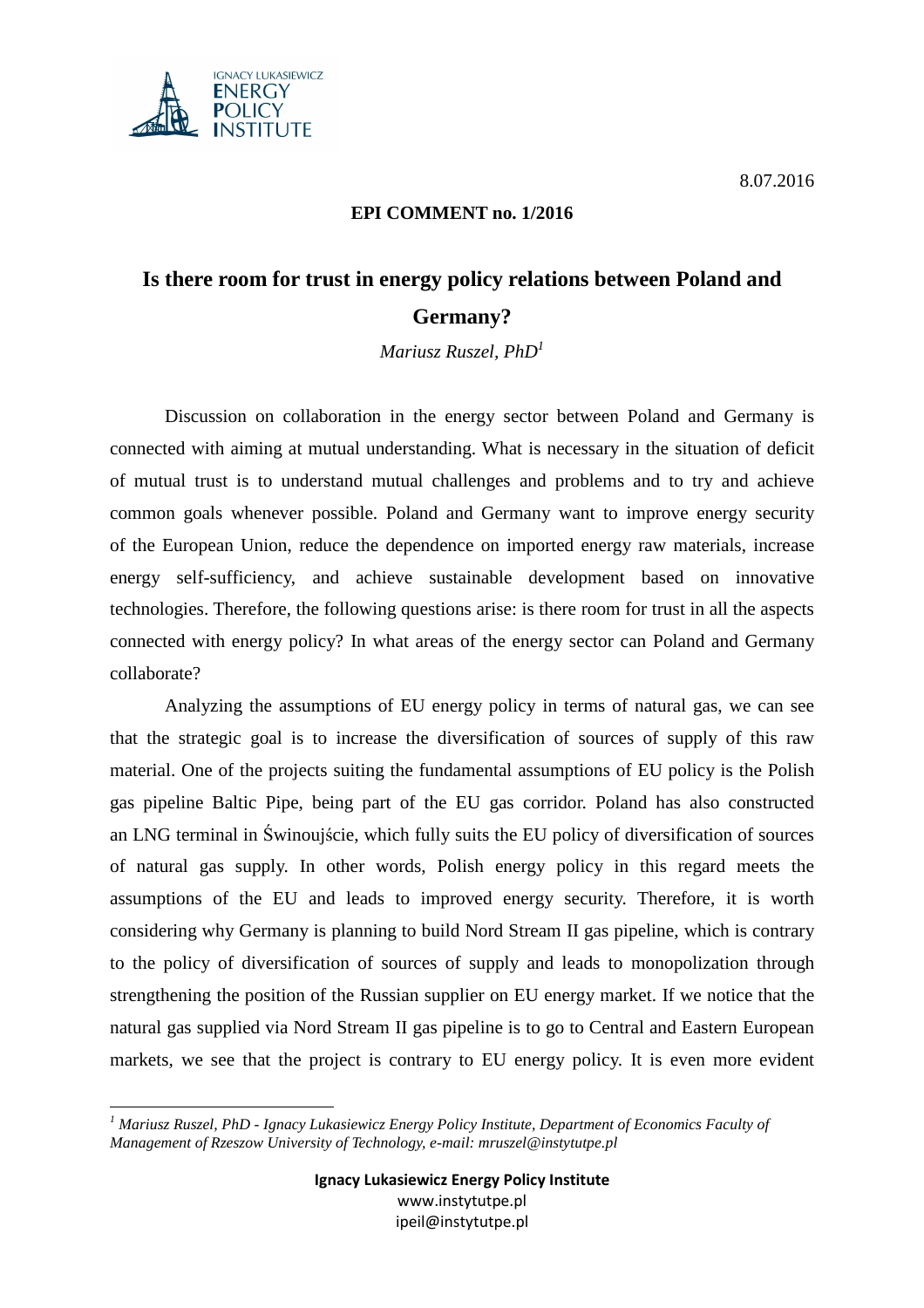

because of the Brotherhood gas pipeline allowing the supplies of Russian natural gas via Ukraine to Central and Eastern Europe. In other words, it is worth asking: Is the objective of the political and commercial project Nord Stream II to limit the diversification of sources of natural gas supplies to Central and Eastern Europe? Is it not better to use the potential of the LNG terminal in Świnoujście and the Baltic Pipe gas pipeline to strengthen collaboration in the energy sector between Poland and Germany? The LNG terminal in Świnoujście provides the basis for development of collaboration in the chemical and transport sector, especially that one of the German energy concerns E.ON has signed contracts for supplies of liquefied gas from Canada (a 20-year contract with Pieridae Energy from 2020), Qatar (a contract for the years 2014-2019 with Qatargas) and USA, and it has shares in many LNG terminals in Europe. The activity of German concern E.ON and geographic proximity of the LNG terminal in Świnoujście naturally stimulate the debate on collaboration in this respect. It would be beneficial for both countries to reduce carbon dioxide in the transport sector. So how can LNG supplied from Polish terminal in Świnoujście to Germany directly support the security of supplies of fuel to the Federal Republic of Germany? We also need to discuss how economically profitable is the construction of Nord Stream II, given that the Baltic Pipe gas pipeline will be constructed in Poland to supply natural gas from Norwegian deposits in which Polish company PGNiG has shares. Should Visegrad Group countries buy natural gas from Baltic Pipe and the LNG terminal in Świnoujście as part of one of the EU gas corridors, or should they buy Russian gas supplied via the political and commercial project Nord Stream II? The question of key importance is to what extent previous energy partnerships in the gas sector of the Federal Republic of Germany block the potential for developing collaboration with Central and Eastern Europe. What is the priority of the foreign dimension of energy policy of the Federal Republic of Germany? Unreasonable political decisions on the part of Germany may be perceived in Poland as signals that Poland is treated as a market for natural gas supplied through Nord Stream II pipeline. The attempt to achieve such goals by force will lead to deeper trust deficit. Perhaps it is worth considering whether Poland and Germany could in the future develop collaboration in common search for and exploitation of gas from slate, which could be a significant factor of competitive advantage for Polish and German chemical sectors.

Apart from the gas sector, electrical energy sector is also important. In Poland it is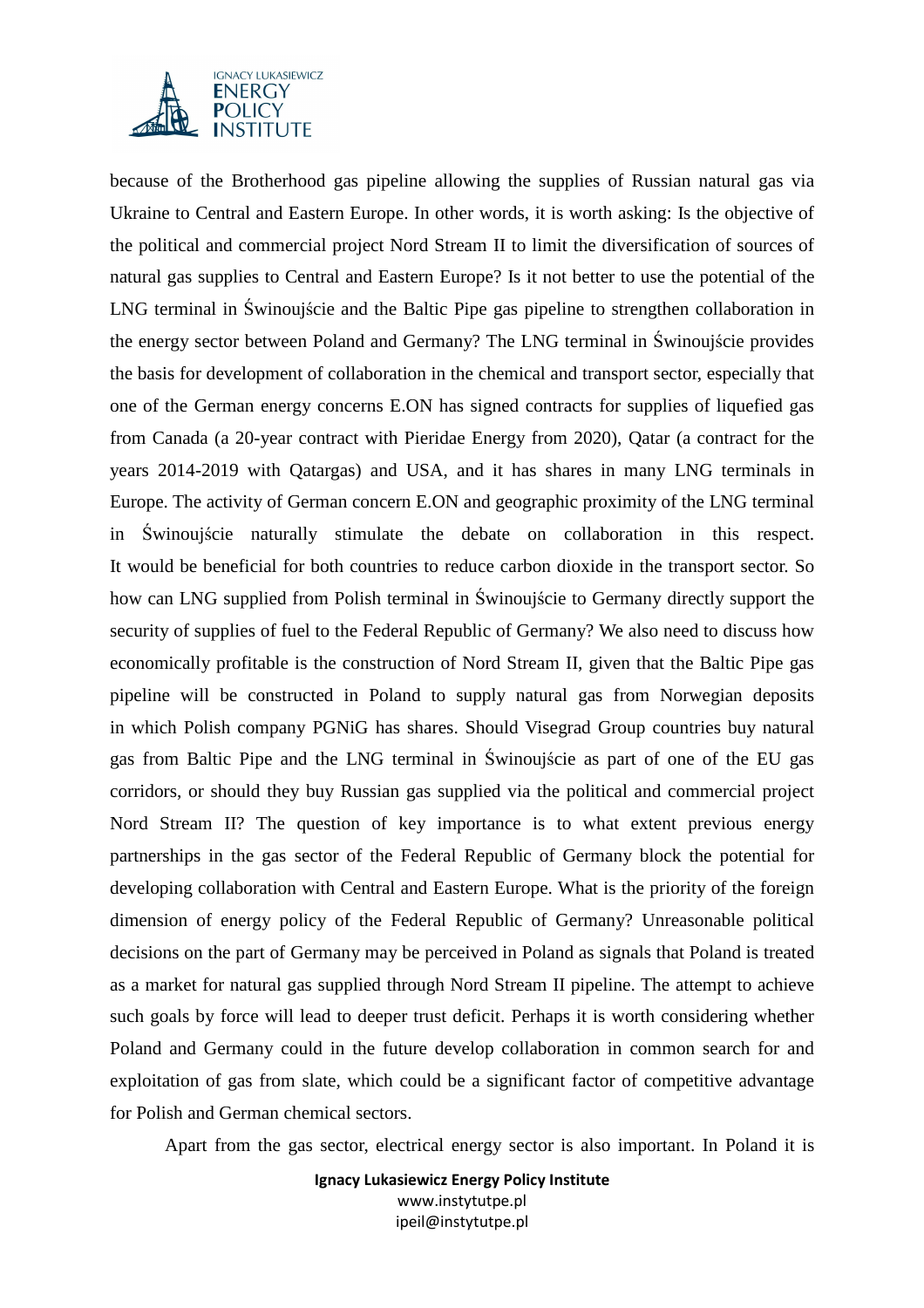

based on burning black and brown coal (more than 80%), and in Germany, the tendency is to develop renewable energy sources but the share of coal in electrical energy is still dominant (42%). Poland has considerable black and brown coal potential and aims to develop new branches of economy based on the potential of Polish mining. The modernization of the mining sector depends on financial expenditure, which will make it possible to make use of the existing technological potential to efficiently burn coal so as to reduce the emission of carbon dioxide. Perhaps it is worth investing the EU funds in the development of clean coal technology, as this will lead to increasing energy self-sufficiency of the EU. It means that the energy transition in the mining sector should be carried out in an evolutionary way. Energy transition (so-called *Energiewende*) is carried out this way in Germany. In the 1970s, the country decided to develop renewable energy sources (RES). A model was created to allow the departure from imported fossil fuels, which made it possible to create systemic solutions leading to technological advantage in the energy industry. New branches of economy were developed on the basis of the renewable sources sector, which facilitated exportation of RES products globally. Nevertheless, Germany still uses more coal than Poland and hence emits more carbon dioxide. Therefore, it might be especially worthwhile to consider whether technologies of low emission coal combustion could be developed in collaboration between the two countries In the next few decades, Germany is planning to continue using brown coal in electrical energy. It means that Poland concentrates its energy policy on coal potential, while Germany, on renewable energy sources. Is the collaboration in the electrical energy sector possible, then? The EU was established on the basis of the "unity in diversity" idea. If collaboration is difficult, we should respect the differenced between us. The energy and climate package enforced a certain speed of reduction of carbon dioxide, which lowers the economic competitiveness of using black and brown coal. Understanding or respecting differences may be manifest in the use of instruments that will allow some deviations from the adopted regulations. Polish economy needs the modernization of the energy sector, which will make it possible to create adequate systemic solutions. The aim of these solutions is to develop the competitiveness of industry, to strengthen gross domestic product, to create new jobs, and to improve energy security. It is obvious that effectiveness will be dependent on innovation: not only in the context of technology, but also in terms of thinking about the energy sector and creating models that ensure the synergy effect.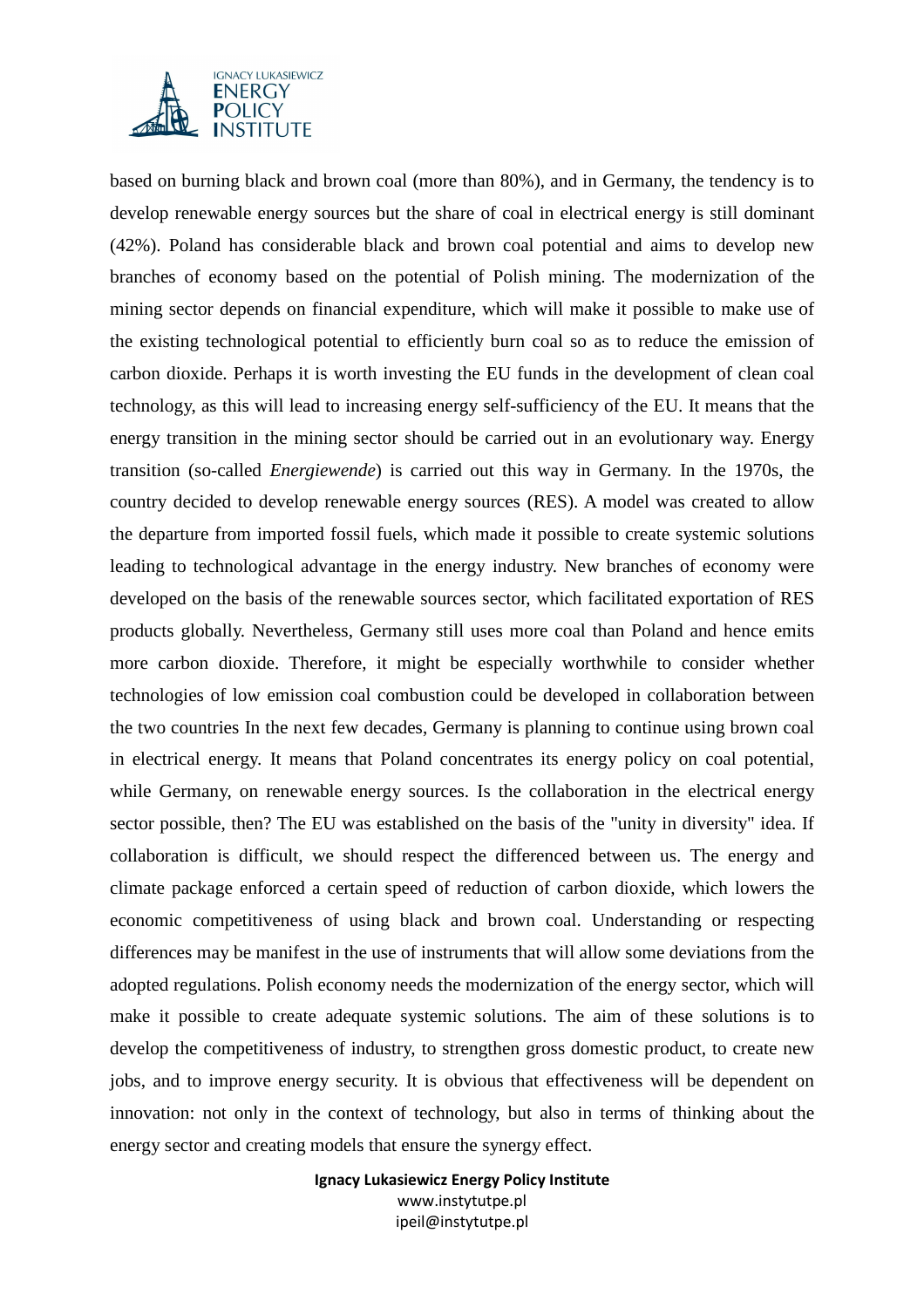

 It is very important, as there is not enough mutual trust in the context of gas and electrical energy issues. It is hard to talk about collaboration when there is no trust. The countries should take advantage of each other's potentials and differences. In other words, only respect for the differences will provide the basis for development of new areas of collaboration in energy policy. Firstly, it is legitimate to develop electric vehicle networks in both countries, which will result in greater popularity of electric, hybrid and hydrogen vehicles. Thus, common activities aimed at the development of a new branch of economy will become a significant plane of collaboration. This will allow to work out beneficial instruments for economic development in Poland and Germany. R&D collaboration should concentrate on models and ways of providing energy for electric vehicles. It will be important to draw up optimum ways of powering them and to create efficient and light batteries. Developing this economic sector will contribute to adequate systemic mechanisms allowing to use the existing energy potentials in both countries. Second, it is beneficial for both countries to develop collaboration leading to greater economic efficiency. This will have positive effects for the electrical energy sector, contribute to reducing the emission of carbon dioxide, and lower the demand for thermal energy. The collaboration should concentrate on thermomodernization of buildings and on the manufacture of new construction materials that will make it possible to construct almost zero emission buildings. Third, Poland and Germany should develop together technologies allowing the conversion of electrical power to a gas fuel (*power to gas*). Germany could use the excess of electrical energy this way and produce hydrogen or methane out of it, which can be stored or used in the heating, chemical or transport sector. Poland can extract methane from coal deposits and use it similarly. Mutual collaboration will give both countries an opportunity to reduce the dependence on imported natural gas and increase EU's energy self-sufficiency.

 Collaboration between Poland and Germany may be based on the optimum use of the potentials that will strengthen the EU. The models of energy transitions in EU countries will not be identical. The specific characteristics of countries must be taken into account in the EU "energy mix", with common goals to which each country contributes as much as it can. It is obvious that there are particular interests in the energy sector, and they are bound to continue. The question is whether we are able to reconcile our interests and try to collaborate in the areas in which it is possible. In the areas in which the trust deficit makes it impossible to